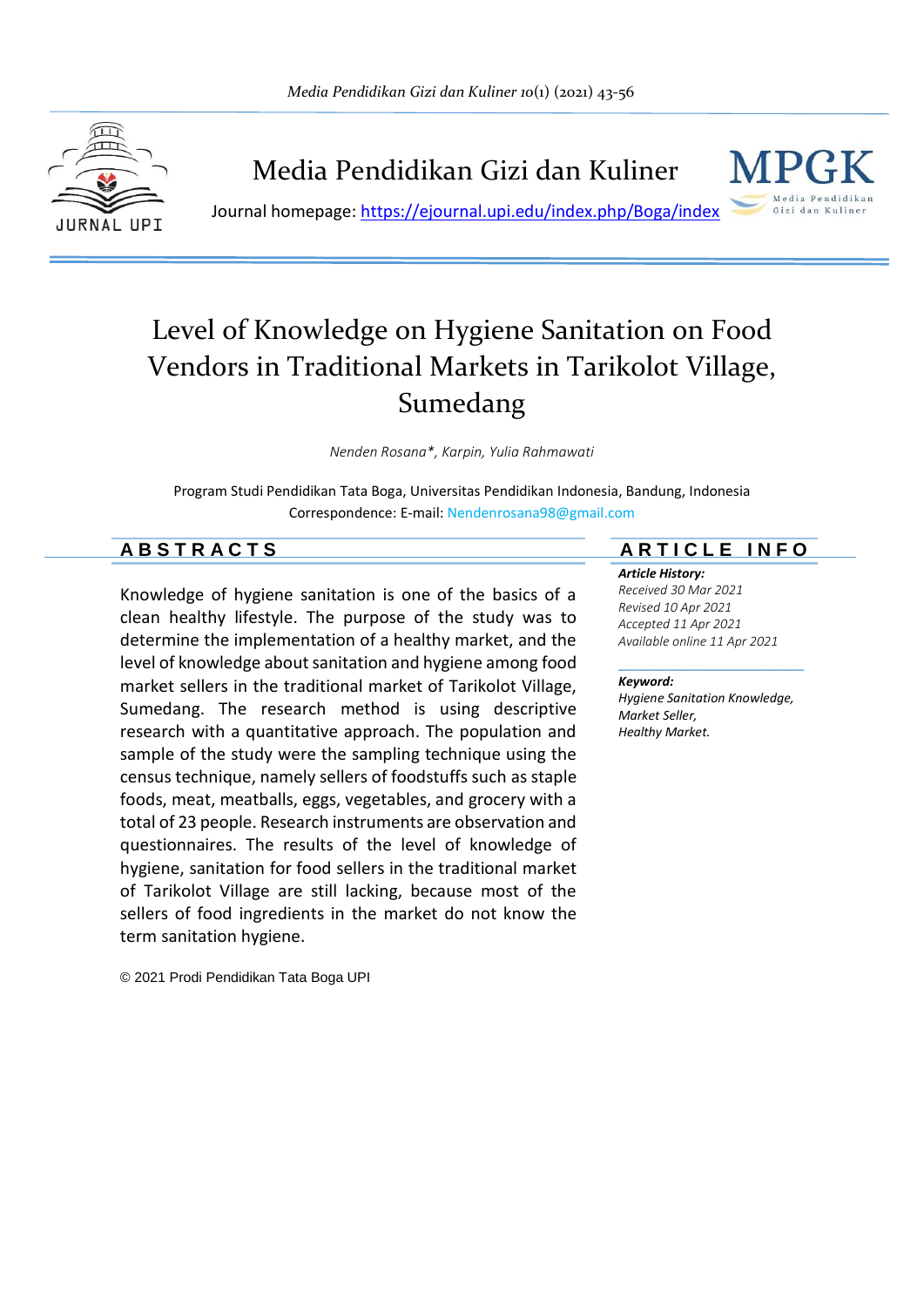#### **1. INTRODUCTION**

Knowledge is needed in all actions, such as choosing healthy foods and determining a healthy lifestyle. According to Notoatmodjo (2007) states that "Knowledge is a very important domain for the formation of a person's action, if someone has good knowledge then his behavior will be followed". People in buying basic needs that are complete and affordable, namely in traditional markets.

According to the Regulation of the Indonesian Ministry of Health No. 17 of 2020 concerning healthy markets, it states that "Healthy markets are clean, safe, comfortable, and healthy people's market conditions through the fulfillment of environmental health quality standards, health requirements, and supporting infrastructure facilities by emphasizing community independence. market ".

A clean and healthy lifestyle is very good for market sellers, besides that they must have knowledge of personal hygiene and hygiene sanitation of a food handler. According to Anwar (1990) "In seeking healthy food and drinks, the principles of hygienic sanitation are applied, namely food security, storage of raw food ingredients, food processing, food transportation, storage of processed food and food presentation".

At the raw food storage stage, cross-contamination can occur, such as the use of unwashed storage areas, shared storage of raw materials, thereby inviting flies, caterpillars and rotting insects. Food sellers must have knowledge of hygiene sanitation so that there are no health problems for consumers.

The situation in the market at some vegetable stalls is that there is inappropriate storage of vegetables and materials, such as the unification of fresh and non-fresh vegetable ingredients in one container, vegetables or garbage scattered along the side of the aisle so that it invites insects such as flies and tools for storing materials that are not paid attention to such as suitability and suitability of merchandise.

According to Djarismawati, Bambangdan Sugiharti, (2004) "Food handlers must be healthy and fit to work as food providers, because cross-contamination will easily occur". In overcoming the presence of cross-contamination in raw materials, therefore hygienic sanitation is applied such as the principle of storing raw materials.

According to Brownell (in the book Sri Rejeki 2015) suggests that the notion of hygiene is "how people maintain and protect their health, food handlers who want to come into direct contact with food must of course be in a clean and healthy condition so that nothing happens". The spread of disease can be prevented by a food handler who has knowledge and applies sanitation hygiene to his food. The benefits of hygienic sanitation according to Fortune (2015: 4) are as follows:

- 1. Prevent disease transmission.
- 2. Prevent work accidents.
- 3. Preventing air pollution, namely bad odors.
- 4. Prevent pollution.
- 5. Reducing the percentage of disease incidence.
- 6. Make the environment healthy, clean and comfortable.

The purpose of implementing hygiene sanitation in daily life as one of the initial prevention, self-discipline so that they have a clean and healthy life that can protect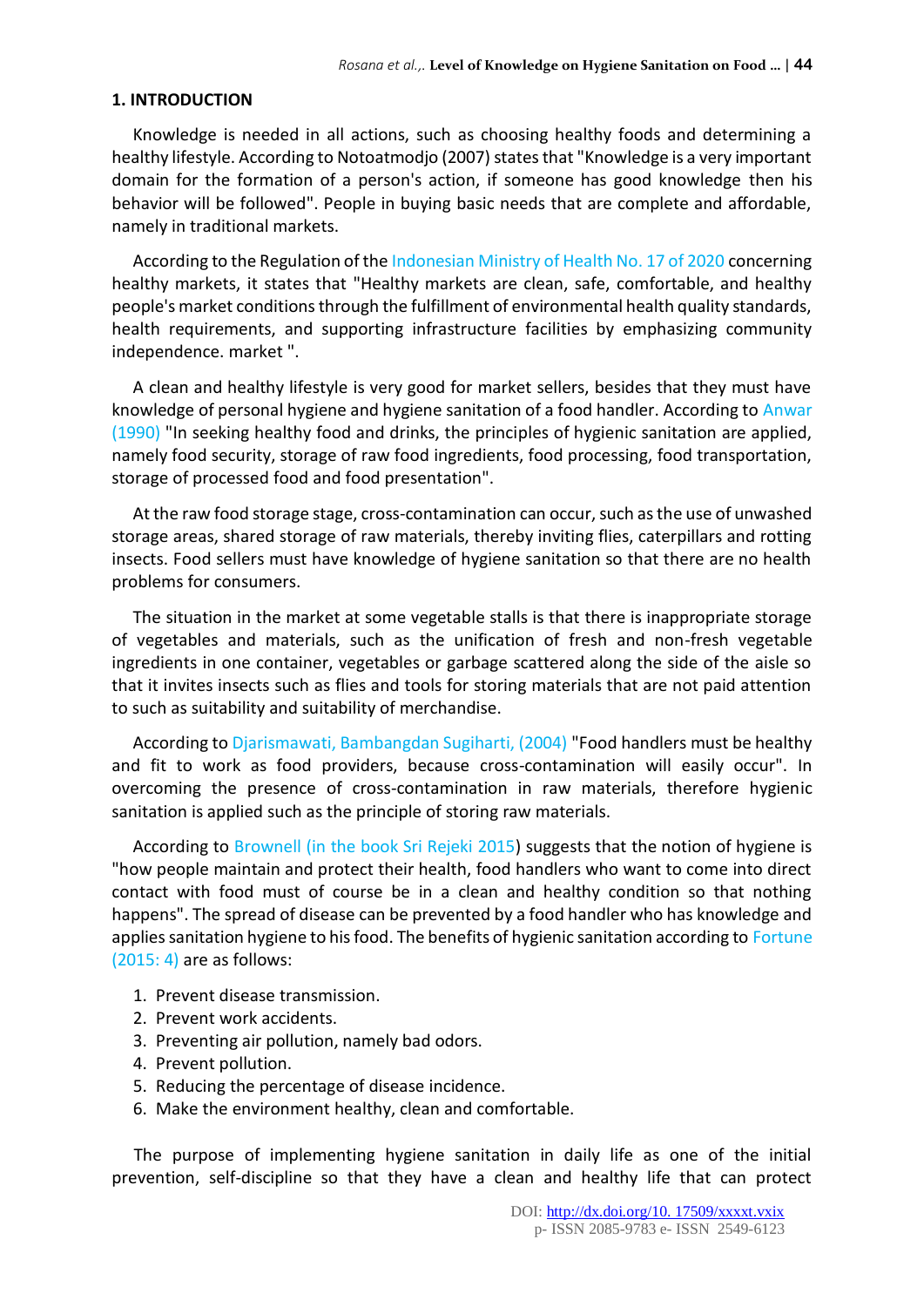themselves from viruses. The personal hygiene of a food handler, one of which is a food seller in the market, is strived to have good personal hygiene. According to Tarwoto and Wartonah (2010), the definition of personal hygiene is as follows:

Personal hygiene comes from the Greek, namely personal which means individual and hygiene means healthy, which when combined means personal hygiene. Personal hygiene is an action to maintain the cleanliness and health of a person for physical and psychological well-being.

According to Tarwoto and Wartonah (2006), "Personal hygiene includes health care and hygiene of the scalp, hair, nose, eyes, toenails and hands, ears, skin and genital area". Hygiene and health for food vendors and markets by implementing hygiene sanitation and implementing healthy markets. In the Regulation of the Ministry of Health of the Republic of Indonesia No. 17 of 2020 concerning Healthy Markets, they are as follows:

1. Water Media

In the supervision of water media in the market environment, water quality standards include physical, biological, chemical and radioactivity qualities in accordance with statutory regulations. In terms of water health, it includes requirements such as for each seller in a water supply kiosk of at least 15L per day, water quality must be considered and checked then the water source is 10 meters away from the pollutant source.

2. Air Media

Clean air conditions are very necessary in the market environment so that smoke pollution such as cigarette smoke and smoke from burning waste is not recommended. As well as air quality must comply with quality standards such as physical, biological, chemical quality in accordance with statutory regulations.

3. Soil Media

Water quality standards include physical, biological, chemical and radioactivity qualities in accordance with statutory regulations. Previously, land for market buildings was required to have land restoration carried out, namely on ex-mining excavations, landfills for waste. Solid and liquid waste management is well managed.

4. Food

Quality standards such as physical, biological, chemical quality are in accordance with statutory regulations. The requirements for food traded by sellers in the market include fresh, clean food, processed food that already has a label or certificate with BPOM standards, so that the quality and quality is guaranteed.

5. Facilities and Buildings

General, management offices, spatial planning (wet, dry and finished food zones) and construction, namely:

- 1) Floors are made of non-slip, strong, and easy-to-clean materials.
- 2) Walls are made of sturdy, strong materials, have a minimum height of 10 m, painted in bright colors, waterproof in the wet zone, and easy to clean.
- 3) Roof/ceiling, which is made of strong, sturdy material, has rainwater distribution, and is free from animal nests.
- 4) Doors are made of strong, sturdy and durable materials.
- 5) Toilets and Bathrooms, namely having a place to wash hands with soap, segregation between genders, specifically for sellers of at least 1:25-40 sellers, specifically for consumers of at least 1:100-500 consumers, and specifically for people with disabilities.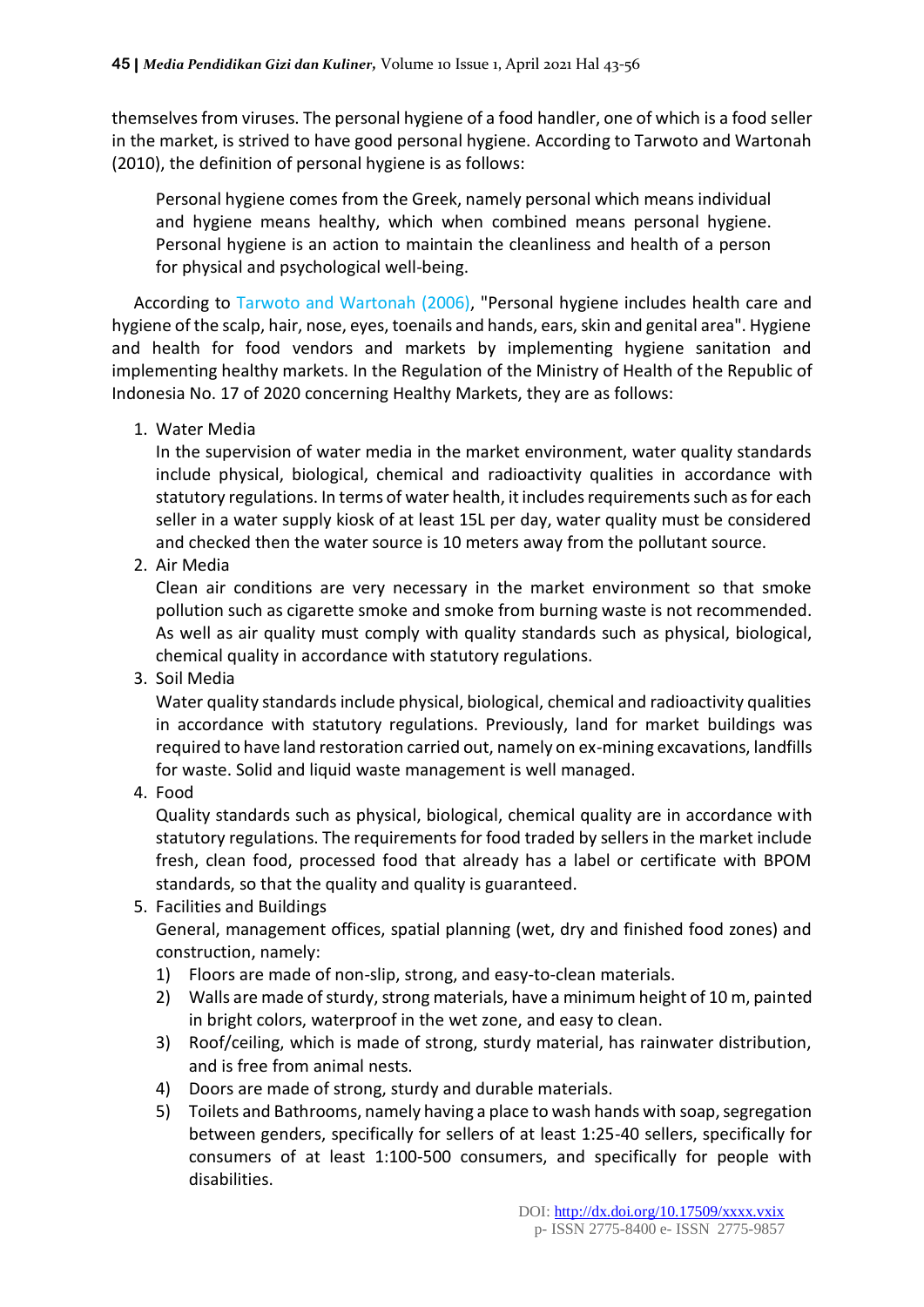- 6) Kiosk, namely the division according to zones including facilities, lighting and air ventilation.
- 7) Ventilation, which is to have at least 20% of the width of the floor facing each other.
- 8) Lighting, which has a minimum of 100 lux lighting.
- 9) Stairs are made of sturdy, strong, durable materials, easy to clean, have lighting, have handles on both sides, and anti-slip steps.
- 10) Drainage, which has a drainage channel for rainwater, in the wet zone and covered with iron railings, cement all drains go to IMPAL.
- 11) Handwashing facilities, which are facilities for running water, soap and are placed within easy reach.
- 12) Parking area which has a flat surface, no puddles, has green land, there is a separation of types of vehicles, and has a trash can according to the type of waste.
- 6. Control of Disease-Carrying Animals and Vectors Temporary trash can (TPS) and maintained so that it does not become a breeding ground for disease-transmitting animals, then waste transportation is carried out 1x24 hours. Cleaning the market can be done like disinfecting one day a month with disinfectants that do not pollute the environment.

Based on the background of the problem above, the formulation of the problem in this study is:

- 1. How to implement the implementation of a healthy market in accordance with Minister of Health Regulation No. 17 of 2020 at the traditional market of Tarikolot Village, Sumedang?
- 2. What is the level of knowledge on hygiene sanitation among food vendors at the traditional market of Tarikolot Sumedang Village?

In the research objectives achieved, namely knowing the application of hygiene sanitation to food vendors such as personal hygiene and the implementation of healthy markets.

#### **2. METHODS**

The use of a quantitative approach with descriptive research methods in this study to solve problems that occur in the present. This descriptive research method is intended to describe more clearly the implementation of healthy market implementation and hygiene sanitation knowledge in the market of Tarikolot Sumedang Village. According to Husein, Umar (2007, p.6) suggests that the research design is:

A work plan that is structured in terms of the relationships between variables comprehensively in such a way that the research results can provide answers to the research questions. The plan is what research will do, starting from making hypotheses and their operational implications to the final analysis.

According to Sugiyono, (2010) "The research method is a scientific way to obtain data with certain goals and uses". According to Sugiyono (2010, p. 29) as follows,

Descriptive method is defined as a method used to describe or analyze a research result but is not used to make broader conclusions. Based on this understanding, it can be said that the descriptive analysis method is a research method to create an overview of the existing situation or event, so that this method must be carried out data accumulation.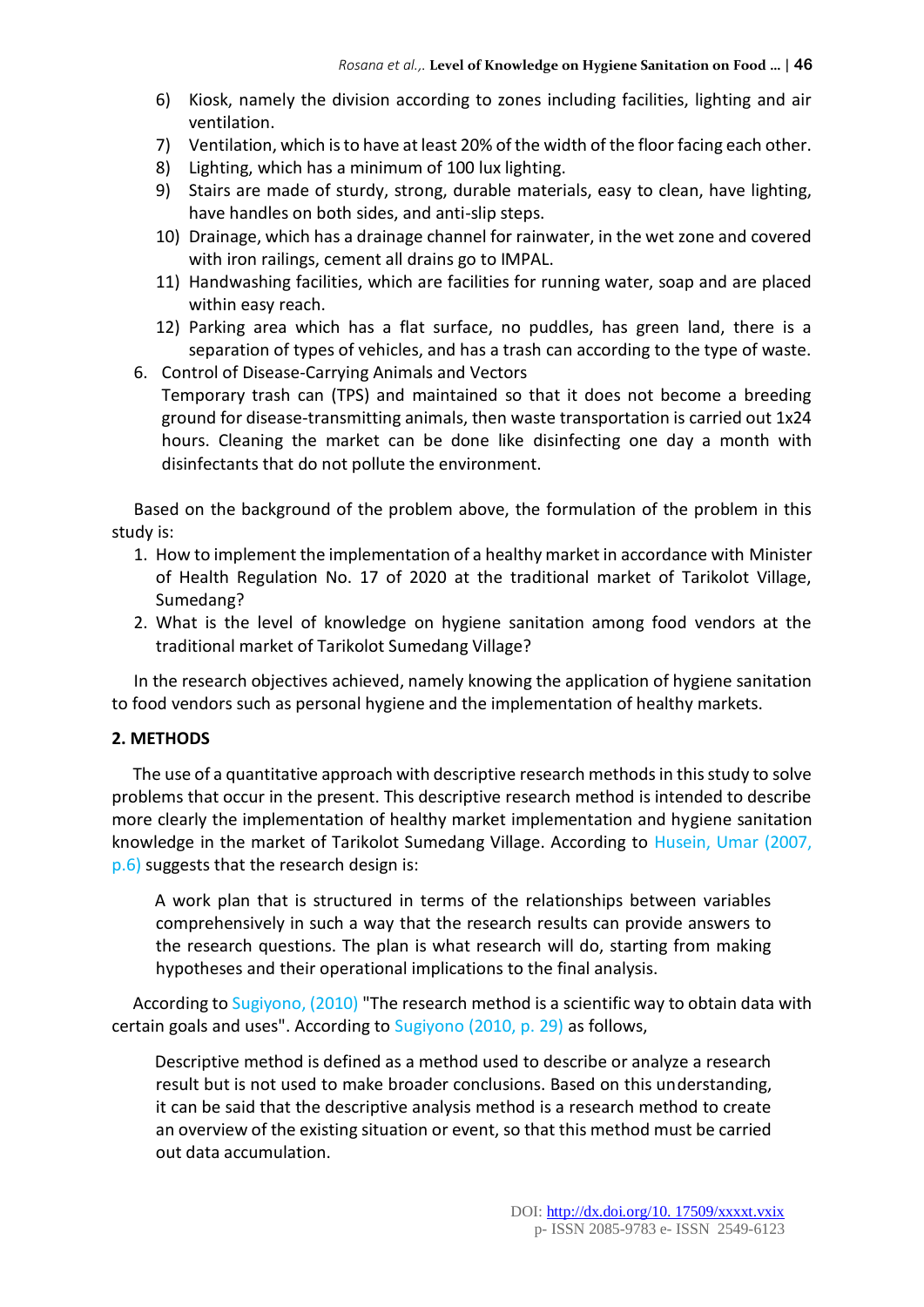The research approach used in this study is a quantitative approach. The quantitative assessment approach according to Hamid and Bahruddin (2014, p.5) "Emphasizes objective phenomena that are studied quantitatively, so that in this study numbers, statistical processing, structures and controlled experiments are usually used".

According to the Big Indonesian Dictionary (KBBI) "Participants are people who take part in an activity such as seminars, meetings, and so on".

| Table 1. Number of Participants |                         |       |                    |  |
|---------------------------------|-------------------------|-------|--------------------|--|
| <b>Number</b>                   | Participant             | Total | <b>Description</b> |  |
|                                 | Lecturer                |       | Supervisor         |  |
| 2.                              | Tarikolot village staff |       | Regional secretary |  |
| 3.                              | Food vendors            | 23    | Respondent         |  |
| Total                           |                         | 25    |                    |  |

Participants in this study are parties involved in providing information related to research, and giving permission to conduct research.

According to Moh, Nazir (2005, p.271) suggests that the population is "a collection of individuals with predetermined qualities and characteristics". According to Arikunto (2012, p. 104) "If the population is less than 100 people, the total sample is taken, but if the population is more than 100 people, 10-15% or 20-25% of the total population can be taken". Sampling technique the author chooses a sample by not sampling.

| Table 2. Population and Research Sample |                                    |    |  |
|-----------------------------------------|------------------------------------|----|--|
| <b>Number</b>                           | <b>Description</b><br><b>Total</b> |    |  |
|                                         | Population                         | 23 |  |
|                                         | Sample                             | 23 |  |

The population and sample in this study consisted of food sellers. Measurements on the results of questionnaires and observations in this study, namely using the Guttman scale

| <b>Table 3. Guttman Scale</b> |        |                        |                 |
|-------------------------------|--------|------------------------|-----------------|
| <b>Number</b>                 | Answer | <b>Answer Category</b> |                 |
|                               |        | <b>Positive</b>        | <b>Negative</b> |
|                               | Yes    |                        |                 |
|                               | N٥     |                        |                 |

The research instrument according to Riduwan (2013, p.25) is a "researcher's tool in data collection, the quality of the instrument will determine the quality of the data collected, so it is appropriate that the relationship between the instrument and the data is the heart of interrelated research". The data collection technique in this study used a questionnaire for the problem of understanding sanitation and hygiene and observation for the problem of implementing a healthy market. The research procedure is the stage of selecting problems, formulating problems, seeking information, conducting data studies, compiling data, distributing instruments, processing data and making reports.

According to Sugiyono (2004, p.169) suggests that descriptive analysis is "Statistics used to analyze data by describing or describing the data that has been collected as it is without the intention of making generally accepted conclusions or generalizations". Descriptive analysis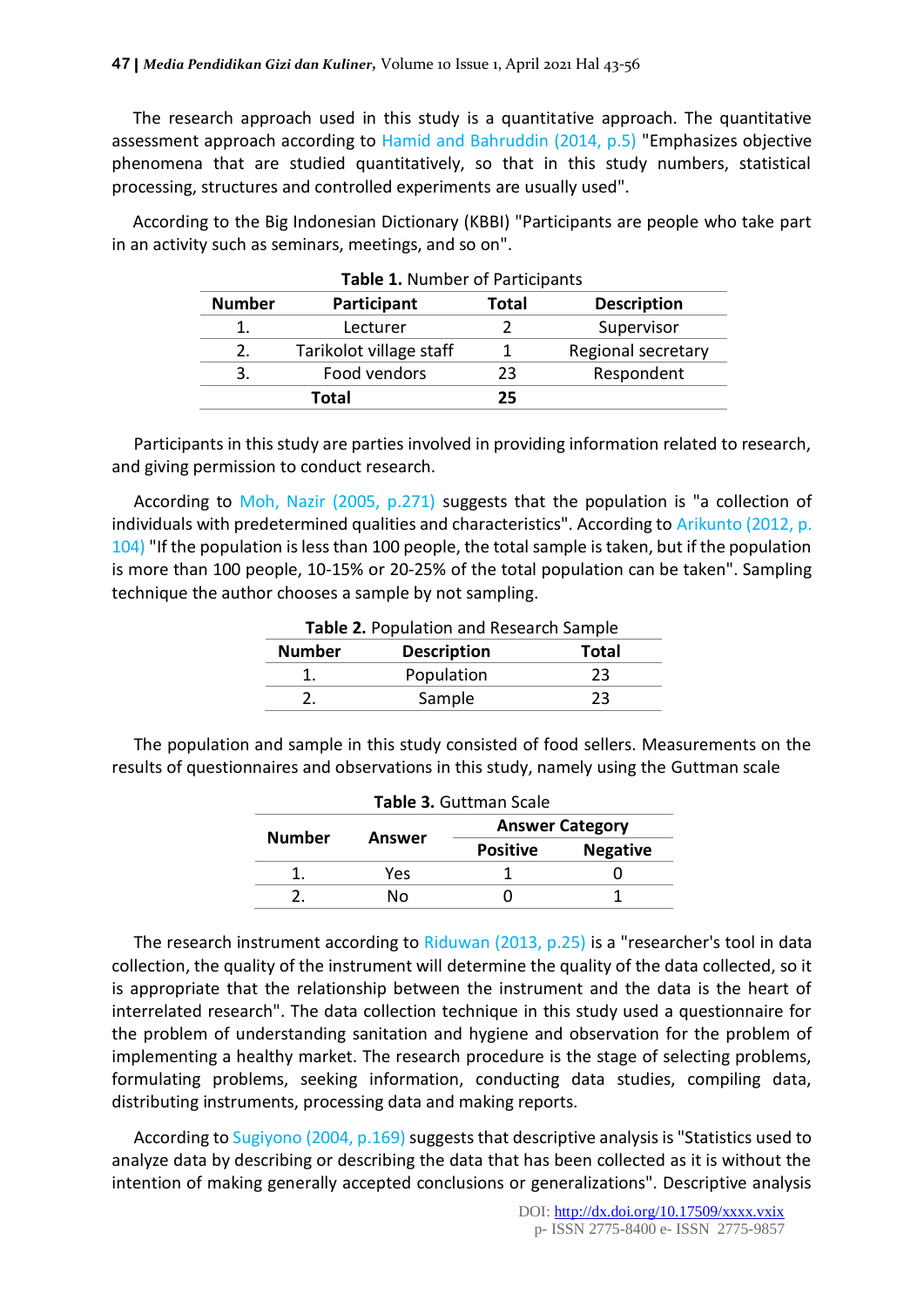data is then displayed in the form of tables and diagrams, making it easier to read the data results. Data processing in the Ms. application. Excel uses the basic calculation formula and the addition of the IF formula.

According to Arikunto (2006) the formula for finding the percentage is as follows:

$$
\mathrm{P}=\frac{F}{N}\;x\;100\%
$$

Description is :

 $P = Percentage of Answers$ 

 $F = Frequency/number of Answers$ 

N = Number of Respondents

100% = Fixed Number

#### **3. RESULTS AND DISCUSSION**

Tarikolot Village Market is a traditional market that is used from several villages in the surrounding environment, such as Sarimekar Village, Sirnasari Village, Paauthori Village, Tarikolot Village, Banjarsari Village. The market is located on the wado-kirirsik highway which is right across from the main road, has a two-story building with around 50 ksarena kiosks, some of which are still under construction, has facilities for one public toilet for men and women, one prayer room and one temporary garbage dump.



**Figure 1.** Tarikolot Village Market

#### **3.1. Implementation of Healthy Market Implementation**

The data findings from the observation instrument are divided into several parts according to the Regulation of the Ministry of Health of the Republic of Indonesia No. 17 of 2020 concerning Healthy Markets.

#### **3.1.1. Water Media**

In water supply there is no water flow at every kiosk and not every seller provides clean water to support hygiene sanitation, this is not in line with water media in Permenkes No. 17 of 2020 concerning healthy markets. Water checks are not carried out regularly, checking only when there are obstacles and using springs, so that it can be seen that the application in water media in the market is not being considered properly.

#### **3.1.2. Air Media**

In the air media in the market zone, whether wet, dry to the prayer room area, there is no smoke, it is in line with the Minister of Health Regulation No. 17 of 2020 concerning healthy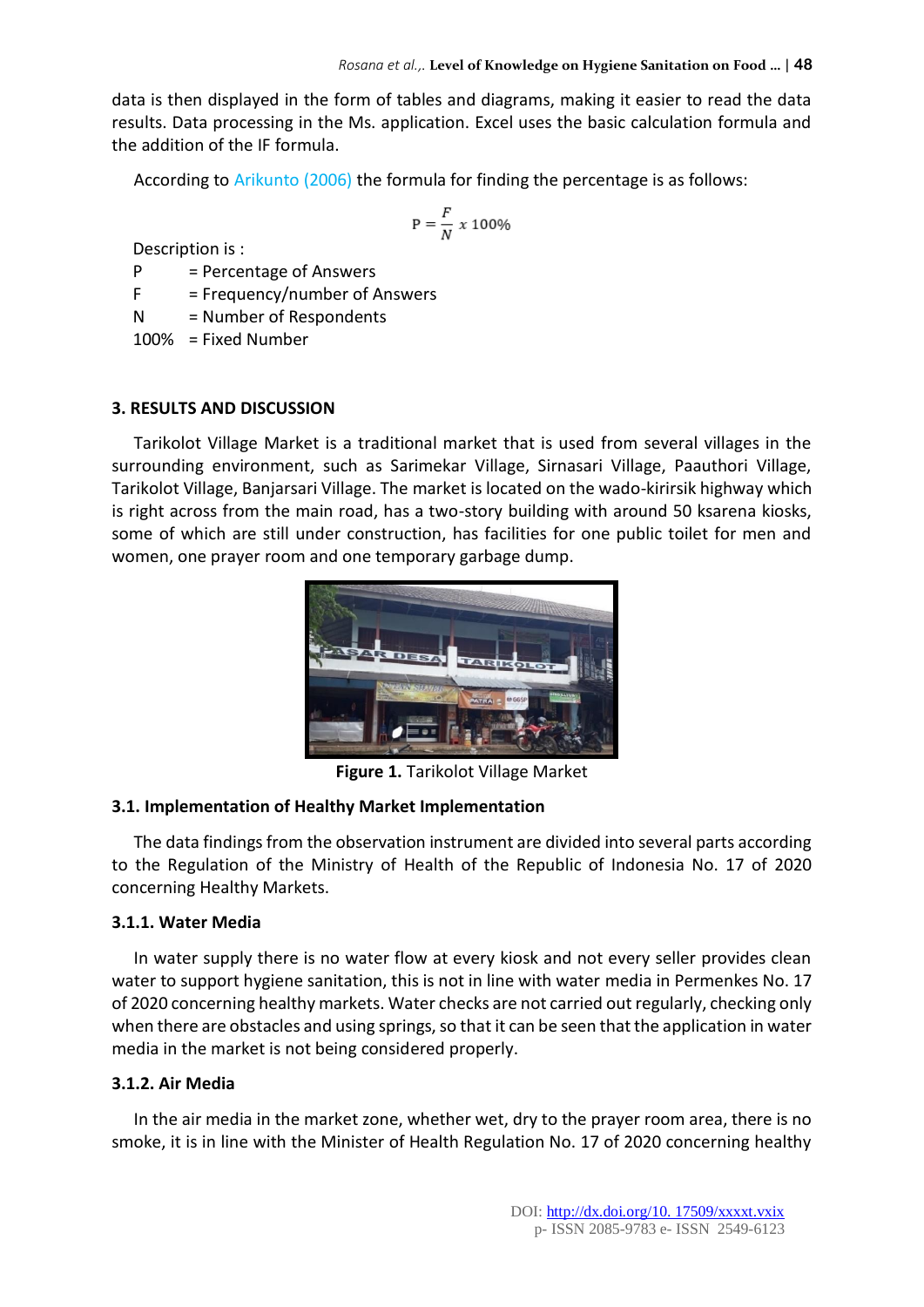markets, that in the market area, especially indoors, there is no air pollution, so it can be seen the application of the media. the air in the market is well applied.

# **3.1.3. Soil Media**

In the land media, namely the place where the building stands, it is aligned with the Regulation of the Minister of Health No. 17 of 2020 concerning healthy markets, while for the placement of the waste bins it is not well placed, because it is close to the food stalls, so it can be seen that the application of waste places is not placed in appropriate place.

# **3.1.4. Food**

17 of 2020 concerning healthy markets, namely the food sold already has good packaging, there is BPOM information, and the placement of the type of food is appropriate, so it can be seen that market sellers pay attention to and treat ingredients food well.

# **3.1.5. Facilities and Buildings**

In the application of market facilities and buildings, it is in line with the Minister of Health Regulation No. 17 of 2020 concerning healthy markets, namely the building is not in a hazard zone, waste disposal zone, or accident pathway zone, but there are several things that are not in line with Permenkes No. 17 of 2020 concerning healthy market, namely the unavailability of a management room, the unavailability of disabled toilets, the construction on the second floor has not been completed, and the lighting of the room is not bright enough so that it seems dim.

# **3.1.6. Wet Food Zone Facilities and Buildings**

In the application in the wet food zone, there are several points that are not aligned with the Minister of Health Regulation No. 17 of 2020 concerning healthy markets, such as the absence of a place for washing materials or equipment, the absence of a hand washing place, the absence of a health post, and still using material cutting mats. wood. It can be seen that in the wet food zone there is very little application of Minister of Health Regulation No. 17 of 2020 concerning healthy markets.

# **3.1.7. Dry Food Zone Facilities and Buildings**

In the application to the dry food zone, there are appropriate and inappropriate applications in the Minister of Health Regulation No. 17 of 2020 concerning healthy markets, in addition to places that are still mixed with the wet zone then most of the dry zones are kiosks with inappropriate application in several points, namely the absence of suitable trash cans, unavailability of hand washing stations, so it can be seen that the application in the dry food zone is not being paid attention to.

# **3.1.8. Food Zone Facilities and Buildings**

In the application to the ready-to-eat food zone, in the Tarikolot village market, where in the application the place is still united or mixed with the dry food zone, then there are several points that are not in accordance with the application, namely the unavailability of a hand washing place, washing food ingredients, washing equipment, and not having a place to wash hands. appropriate waste in this zone, so that it can be seen that the application is not in accordance with Permenkes No. 17 of 2020 concerning healthy markets.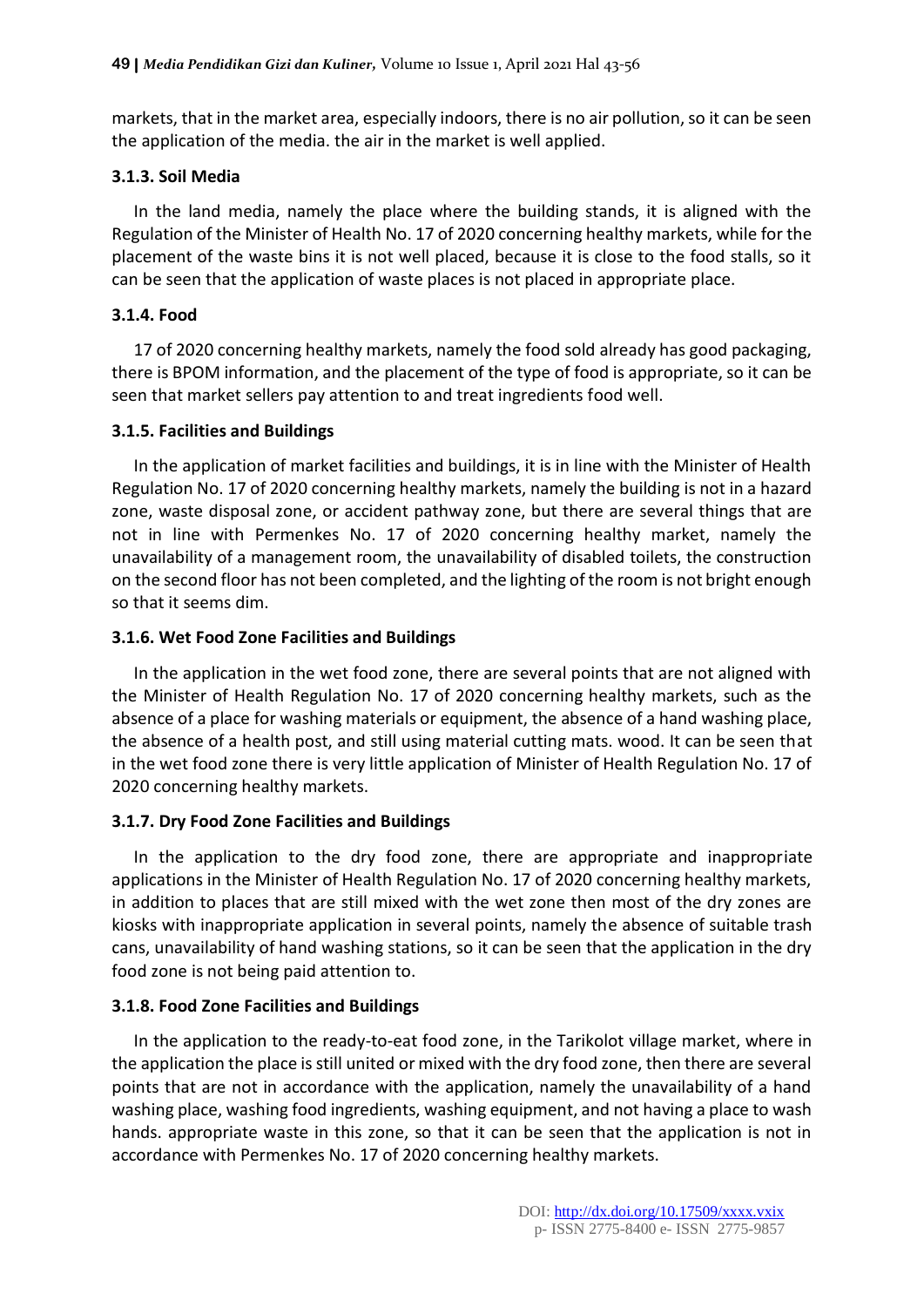# **3.1.9. Parking Facilities and Buildings**

In the application of building facilities in the parking lot in Tarikolot Village, there are very few points that are not in harmony with Permenkes No. 17 of 2020, namely the absence of reforestation, the absence of trash cans, and the absence of distribution of parking spaces according to the type of vehicle. It can be seen that the implementation is very lacking and almost in part not in accordance with Permenkes No. 17 of 2020 concerning healthy markets.

## **3.1.10. Construction Facilities and Buildings**

In the application of building construction at the Tarikolot Village market. Most of the construction facilities and buildings are in line with Permenkes No. 17 of 2020 concerning healthy markets. On the first floor, the condition of the construction height is a little short and narrow with merchandise, so it can be seen that in terms of building construction facilities, it is almost in accordance with the application contained in the Minister of Health Regulation No. 17 of 2020 concerning healthy markets.

## **3.1.11. Facilities and Wall Building**

In the application to the construction of building walls, most of them are in harmony with Permenkes No. 17 of 2020 concerning healthy markets, but on clean and moist surfaces they are not in harmony, in this case the cleaning on the walls is lacking so that there are cobwebs and dust in some places, the condition damp walls due to lack of circulation or ventilation, so it can be seen that the application on wall construction is still not good.

## **3.1.12. Facilities and Floor Building**

The application of floor construction in the Tarikolot Village market is in accordance with the application of the Minister of Health Regulation No. 17 of 2020, namely the surface is not slippery, and easy to clean, so it can be seen that the application of floor construction in the Tarikolot Village market is in accordance with the application of the Minister of Health No. 17 of 2020.

# **3.1.13. Door Facilities and Buildings**

In the application of the construction of the door of the Tarikolot Village market building according to the application in the Minister of Health No. 17 of 2020 concerning healthy markets, namely made of sturdy, strong and odorless materials like market doors made of iron, then for door bulkheads made of plastic in the form of curtains and in the market it is not use it because most use a rolling door, as a kiosk door. so that it can be seen that the application of door construction is almost in line with the application of Minister of Health Regulation No. 17 of 2020 concerning healthy markets.

# **3.1.14. Stairs and Facilities**

In the application of staircase construction in the Tarikolot Village market, the application is almost appropriate, such as the use of strong materials such as iron, steel, on the footing so that it is not slippery, the iron surface used has a prominent pattern, there are handles on both sides of the stairs and the footing on the steps is quite wide. However, it does not have lighting because the stairs are outside the building, so the lighting only uses the sun. so that it can be seen that the implementation is almost in accordance with the application of the Minister of Health Regulation No. 17 of 2020.

# **3.1.15. Ventilation Facilities and Buildings**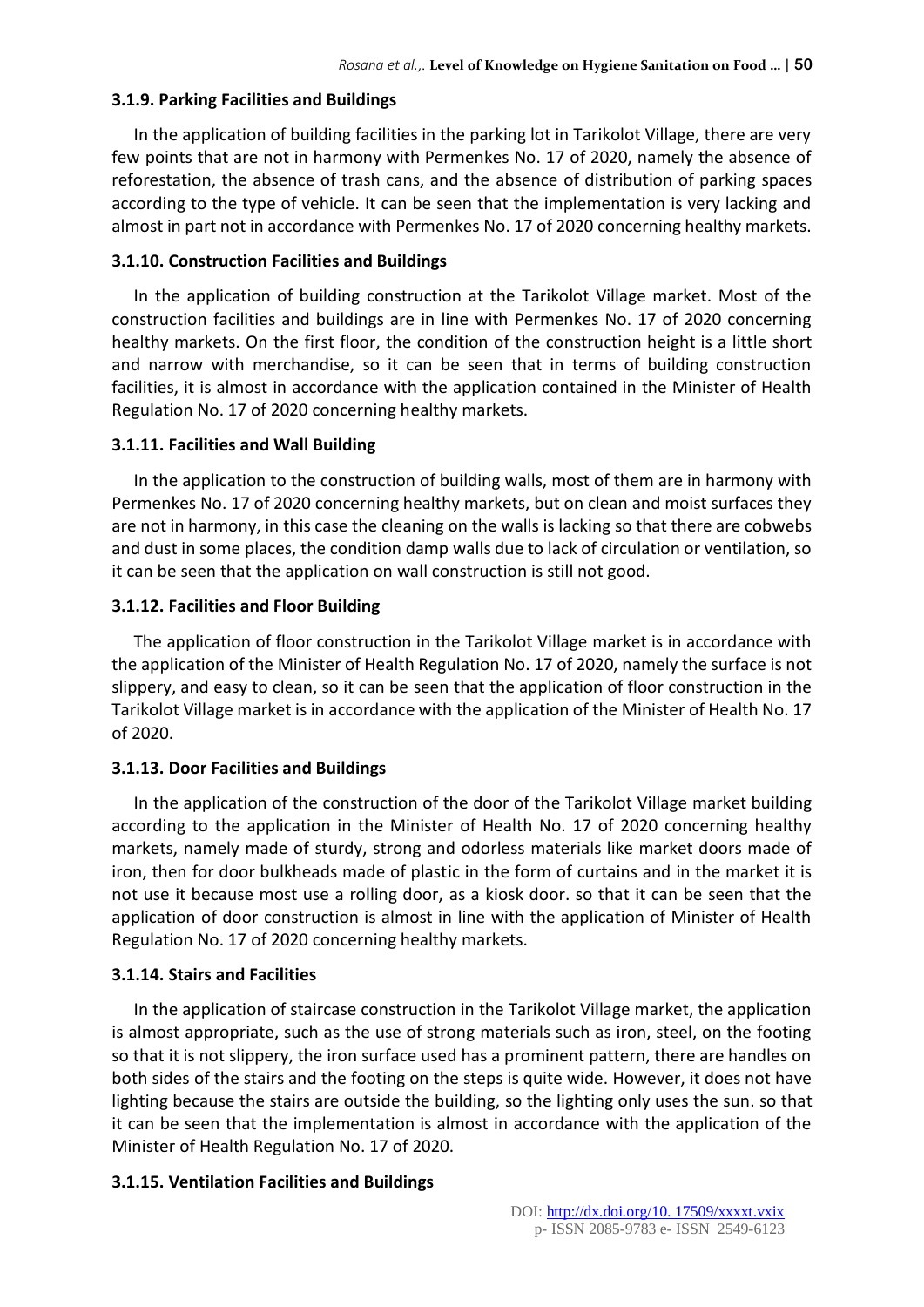The implementation of construction on ventilation in the Tarikolot Village market is still lacking. Air duct ventilation in the middle of the building relies on the side doors of the market, for circulation windows in the toilets are very small and improvised, so it can be seen that the implementation of ventilation construction in the Tarikolot Village market is not in harmony with Permenkes No. 17 of 2020 concerning healthy markets.

#### **3.1.16. Drainage Facilities and Buildings**

The implementation of drainage construction in the Tarikolot Village market is almost in accordance with the application of the Minister of Health Regulation No. 17 of 2020 concerning healthy markets, namely in market rooms that do not smell, there are no puddles in the drainage, drainage is well closed and no buildings are built on drainage, so that it can be seen that the drainage construction is quite good in its application.

#### **3.1.17. Toilet Facilities and Building**

On the application of toilet buildings in the Tarikolot Village market. At some points it almost fits, the sizes used are modest, and there is no separate toilet for sellers or buyers. In this case, it is not aligned with the use of toilets in Permenkes No.17 of 2020 concerning healthy markets, then there is no place for washing hands with soap and no toilets for the disabled, so it can be seen that the application of toilet buildings is not in accordance with Permenkes No.17 of 2020 about healthy markets.

#### **3.1.18. Waste Management and Disease Control**

The table above explains that the implementation of waste management and disease control in the Tarikolot Village market is almost in accordance with the application of Minister of Health Regulation No. 17 of 2020 concerning healthy markets. There are several points, namely in this case waste management is managed by a special field, insect spraying is rarely carried out, the placement of temporary trash cans is not good because they are near food stalls, and the provision of trash bins in public places is very lacking.

The provision of trash bins at each kiosk is very lacking, only using plastic bags or ordinary trash beds. In the market environment there are 3 cats roaming outside and in the front aisle of the market, the market environment is close to residential areas, the condition of the temporary trash can is filled with garbage, it is slightly scattered and if it rains it will smell, so it can be seen that the application of waste and disease control is lacking. good and not in accordance with Permenkes No. 17 of 2020 concerning healthy markets.

## **3.1.19. Recapitulation of Implementation of Healthy Markets Based on Healthy Market Classification Permenkes No.17 of 2020**

The implementation of the implementation is guided by Peremenkes No. 17 of 2020 regarding healthy markets with research stages from water media, air media, soil media, food, building facilities, and waste management and disease control.

In determining the market, the criteria for a healthy market are based on the results of the number of Yes, which is 65 statements, then divided by the number of questions, which is 110 and the percentage is as follows: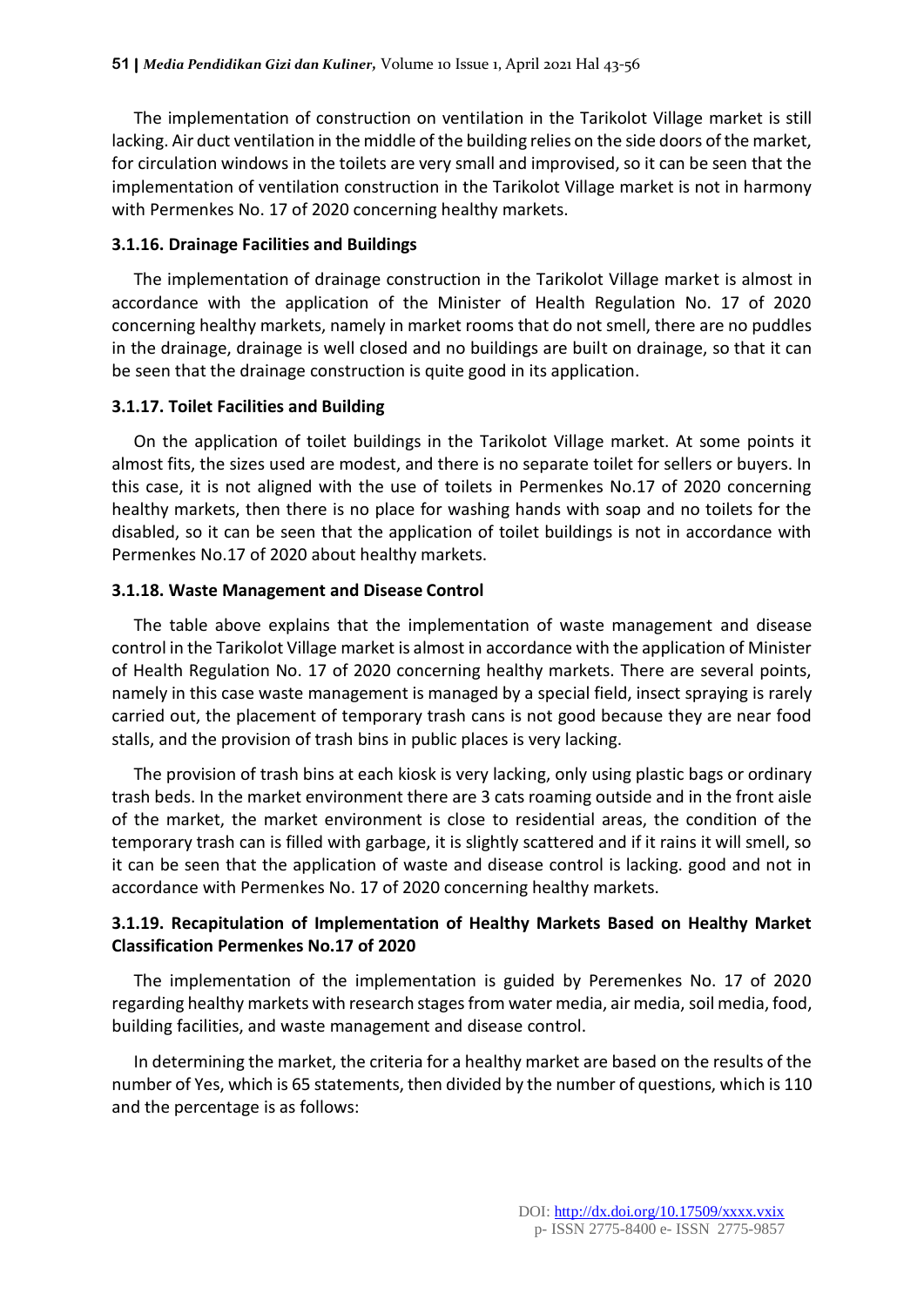

**Figure 2.** Bar Diagram of Healthy Market Implementation

The picture above is the result of the recapitulation of calculations from the implementation of the implementation of a healthy market in the Traditional market of Tarikolot Village. In the graphic image the bar chart is divided into several parts, namely water media, air media, soil media, food zones (wet, dry, and finished foods), buildings (facilities) and waste and disease control.

The results obtained are the total number of Yes as much as 65 with a percentage of 59%, and a total number of No as much as 45 with a percentage of 41%, therefore in line with the calculations and interpretations through the Minister of Health Regulation No. 17 of 2020 concerning healthy markets, a total of Yes as much as 59% including classification Does not Qualify as a healthy market.

#### **3.2. Organizing a Healthy Market at the Traditional Market of Tarikolot Village, Sumedang**

The findings from the questionnaire instrument are divided into several parts of the statement of understanding as follows:

#### **3.2.1. Understanding Sanitation Hygiene**

The understanding of sanitation includes statements number 1-3 regarding the statement of understanding of the meaning, benefits and objectives of hygiene sanitation, that is, most respondents answered No. The answer Yes 22% included a small part of the criteria, while No 78% included the most criteria, and the reason was that most of the respondents had never heard the language, so that most of the respondents did not know the meaning of hygiene sanitation.

#### **3.2.2. Understanding of Food Hygiene**

The understanding of sanitation includes statements number 4-6 regarding the meaning, benefits and objectives of food hygiene sanitation, namely more respondents answered No, the number of Yes 30% included less than half of the criteria, while No 70% included more than half of the criteria, and the reasons were more than half respondents have never heard the language, so that more than half of the respondents do not know about food hygiene.

#### **3.2.3. Understanding Personal Hygiene and Environmental Sanitation**

Sanitation understanding includes statements number 7-10 regarding the application of personal hygiene such as washing hands, maintaining nail hygiene, maintaining hair hygiene and bathing routines, i.e. all respondents answered Yes, the results of the data Yes 100%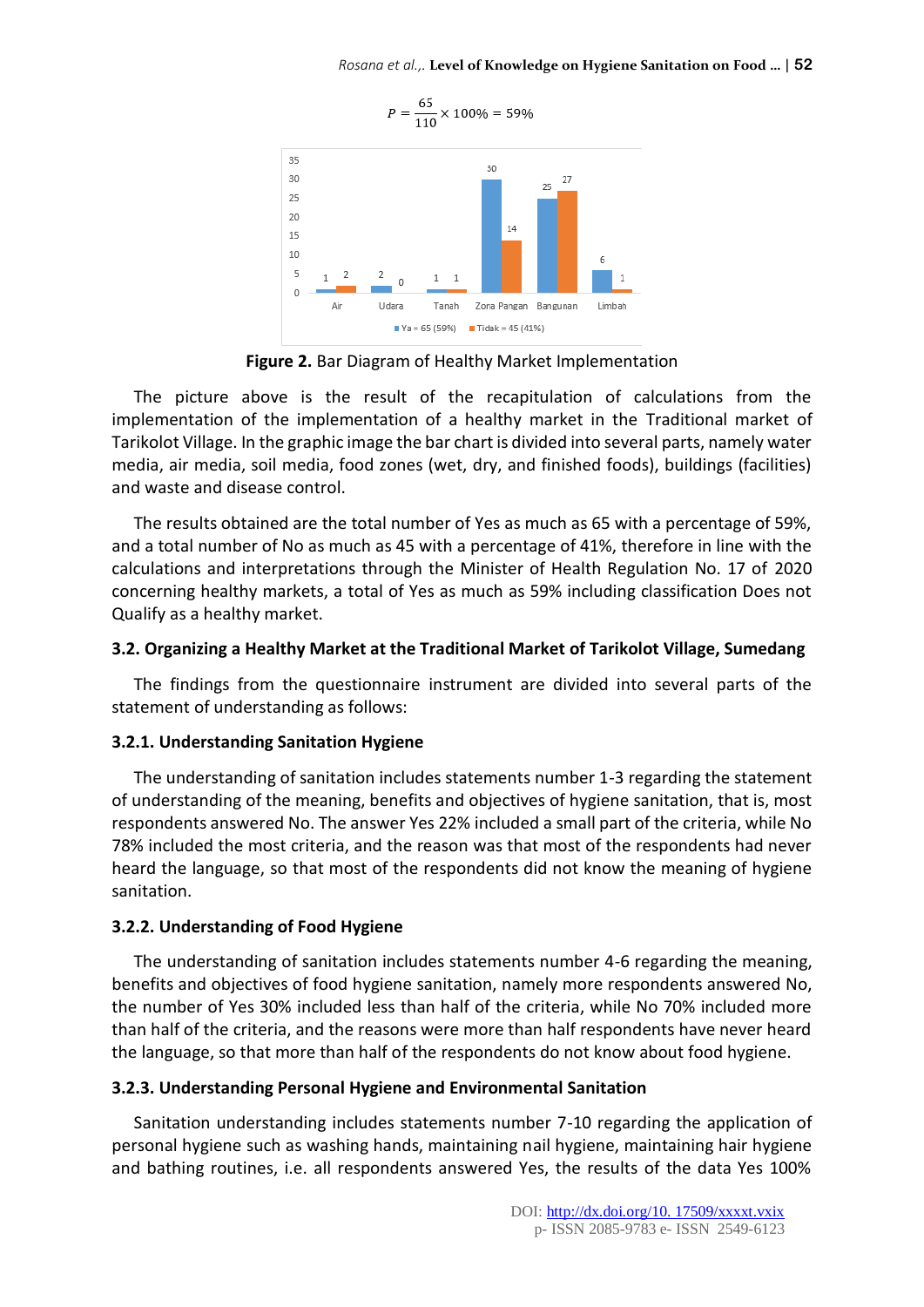included all criteria, while No 0% included no one criteria. , and the reason why all respondents wash their hands, maintain cleanliness of nails, hair and bathing routines to maintain cleanliness, so that all respondents know the importance of good personal hygiene.

The understanding of sanitation includes statement number 12 regarding smoking activity, namely the respondents answered more No, with Yes 9% including the criteria for a small part, while No 91% including the criteria for the majority, and the reason most of the respondents are non-smokers, so that most respondents know the importance of clean air or good air pollution.

The understanding of sanitation includes statement number 13 regarding the use of masks, namely the majority of respondents answered Yes, 96% of the number of Yes included the criteria for the most part, while No 4% included the criteria for a small part, and the reason most respondents used masks to maintain cleanliness, so that most of the respondents knew the importance of using masks properly and correctly.

The understanding of sanitation includes statements number 14-20 regarding the attitude of covering the mouth when coughing or sneezing, cleaning the kiosk or equipment, using clean clothes, applying the FIFO system to their merchandise, using gloves, and disposing of garbage in its place. Yes 100% includes all the criteria, while No 0% includes the criteria for no one, and the reason why all respondents apply the understanding well, so that all respondents know the importance of cleanliness in trading.

# **3.2.4. Recapitulation of Hygiene Sanitation Understanding of Food Vendors Based on Score Interpretation**

This table includes the answers of respondents choosing Yes, except for statement number 12 which is smoking when selling the appropriate answer is No. In determining the interpretation of the score using the formula, namely:

$$
\mathrm{P} = \frac{F}{N} \times 100\%
$$

| <b>Number</b> | F  | <b>P%</b> | <b>Criteria</b> |
|---------------|----|-----------|-----------------|
| 1.            | 5  | 22%       | less            |
| 2.            | 5  | 22%       | less            |
| 3.            | 5  | 22%       | less            |
| 4.            | 7  | 30%       | fair            |
| 5.            | 7  | 30%       | fair            |
| 6.            | 7  | 30%       | fair            |
| 7.            | 23 | 100%      | high            |
| 8.            | 23 | 100%      | high            |
| 9.            | 23 | 100%      | high            |
| 10.           | 23 | 100%      | high            |
| 11.           | 7  | 30%       | fair            |
| 12.           | 21 | 91%       | high            |
| 13.           | 22 | 96%       | high            |
| 14.           | 23 | 100%      | high            |
| 15.           | 23 | 100%      | high            |

#### **Table 7.** Interpretation of Scores

DOI: [http://dx.doi.org/10.17509/xxxx.vxix](http://dx.doi.org/10.17509/xxxx.vxi)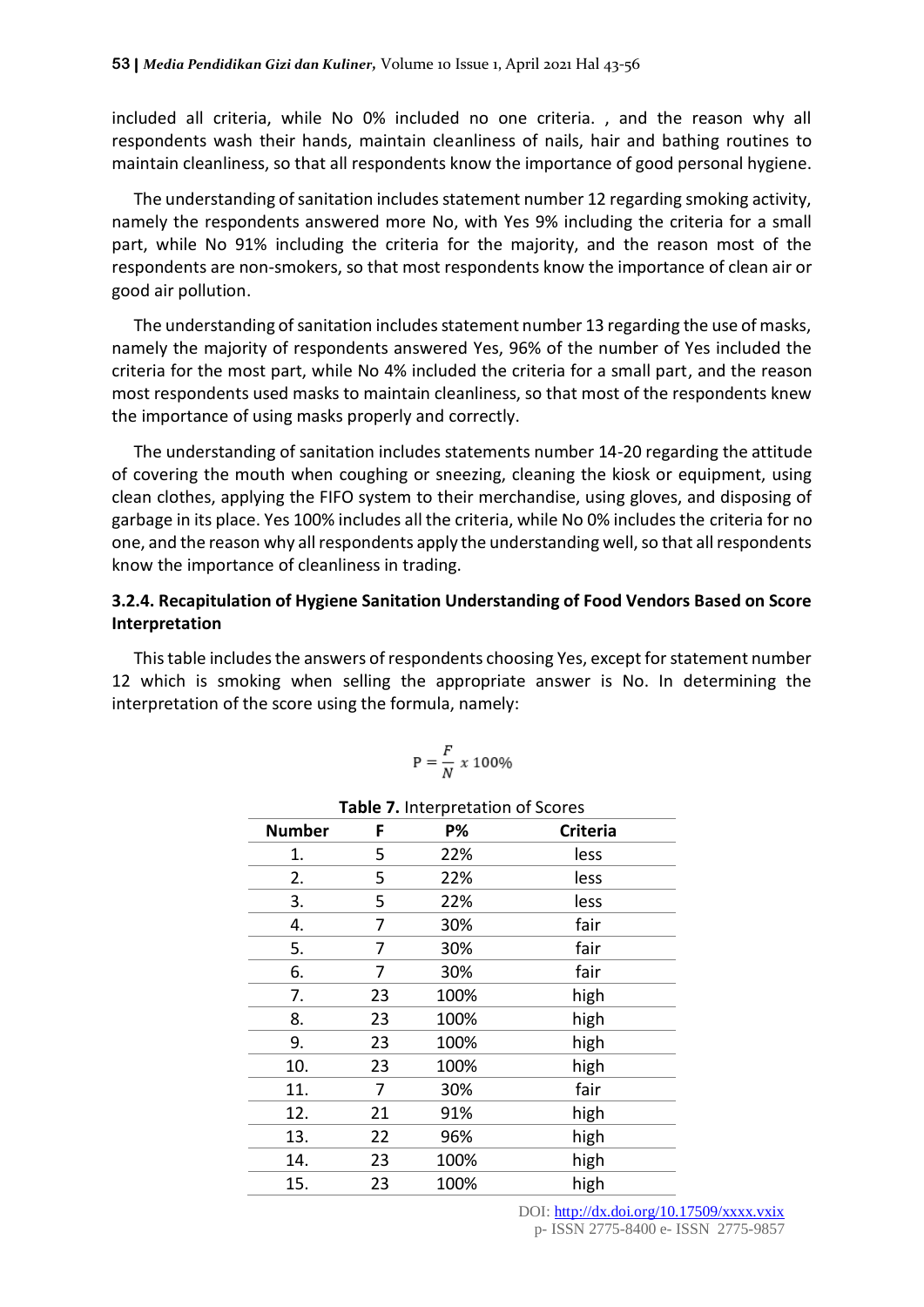*Rosana et al.,.* **Level of Knowledge on Hygiene Sanitation on Food …** | **54**

| 16. | 23 | 100% | high |
|-----|----|------|------|
| 17. | 23 | 100% | high |
| 18. | つっ | 100% | high |
| 19. | フ3 | 100% | high |
| 20. | つつ | 100% | high |
|     |    |      |      |

The following bar chart illustrates the results of the recapitulation of answers from respondents to the understanding of sanitation and hygiene in trading activities carried out by market sellers at the traditional market of Tarikolot Village, Sumedang, as follows:



**Figure 8.** Bar Diagram of the Application of Hygiene Sanitation

The graphic image is the result of the recapitulation of the application of sanitation and personal hygiene, so that a more detailed comparison can be seen. From the results of the answers, the knowledge that the respondent already has is High and Sufficient, while the knowledge that the respondent does not have is Less.

In No. 1-3 regarding the understanding of hygiene sanitation, it shows that most of the respondents' answers do not know the meaning of sanitation hygiene. so that respondents are still lacking in understanding the meaning, purpose and benefits of hygiene sanitation.

In No. 4-6 regarding the understanding of hygiene sanitation in food, more than half of respondents do not know the meaning of food hygiene sanitation, so that respondents are still lacking in understanding the meaning, purpose and benefits of hygiene sanitation in food.

In No. 7-10 regarding personal hygiene, it shows that all respondents know about personal hygiene, so that respondents are high in knowing about personal hygiene when selling.

In No. 11 regarding the use of the apron, it shows that less than half of the respondents know the use, so that the respondents are still lacking in understanding the importance of using the apron in maintaining personal hygiene.

In No. 12 regarding smoking activities, it shows that most respondents do not smoke in activities, so that respondents have a high understanding in knowing the importance of smoking activities that lack health, cleanliness and good air quality characteristics.

In No. 13 regarding the use of masks, it shows that most respondents know the use of masks, so that respondents have a high understanding in knowing the application of using masks to maintain health and prevent transmission of pandemic virus diseases.

In No. 14-20 regarding personal hygiene and environmental sanitation, it shows that all respondents know personal hygiene, so that respondents have a high understanding of personal hygiene and environmental sanitation actions.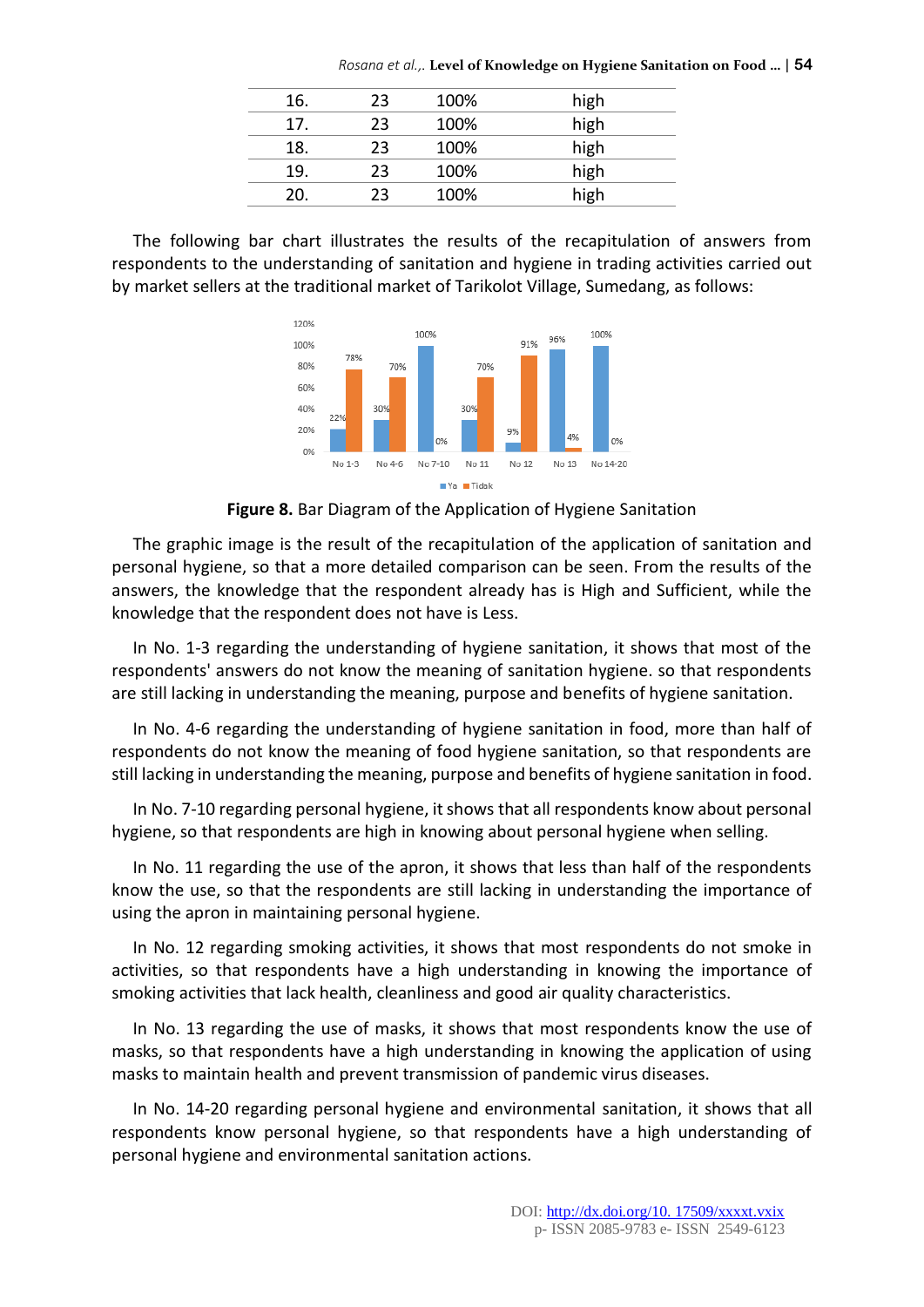# **4. CONCLUSION**

The implementation of the implementation of a healthy market in the traditional market of Tarikolot Sumedang Village does not qualify as a healthy market, because there are still many components that are not managed properly, one of which is the absence of market managers on the cleanliness of the place, as well as the application of food zones that are still not regular, the application of room lighting that is not well managed. still not bright, ventilation is not applied to buildings, waste control is still lacking, namely temporary trash cans that are too close to food stalls with small capacities, so in this case it is not in accordance with the regulations of the Minister of Health No. 17 of 2020 concerning healthy markets.The level of knowledge on hygiene sanitation among food vendors in the traditional market of Tarikolot Sumedang Village is still lacking because most of them do not know the term hygiene sanitation but in hygiene measures include personal hygiene and high environmental hygiene.Recommendations for future researchers in similar problems are that the first thing needs to be further improved on the factors that can influence the occurrence of crosscontamination from the point of view of a food handler such as using qualitative methods so that they are more broadly described. The second is about a deeper improvement in the conditions of healthy market operations, especially in terms of waste, implementation of building facilities and disease vector control. The third is an effort to improve on the same problem but in collecting data, namely conducting counseling on sanitation understanding and then doing a test.

#### **7. REFERENCES**

- Anwar, H. (1990). *Sanitasi Makanan Minuman Pada Institusi Pendidikan Tenaga Sanitasi Kemenkes RI No. 1098/Menkes/SK/VIII/2003 Tentang Pesyaratan Jasa Boga,* Jakarta: Depkes RI
- Arikunto, Suharsimi. (2012). *Prosedur Penelitian Suatu Pendekatan Praktek*. Jakarta : Rineka Cipta
- Arikunto. (2006). *Prosedur Penelitian.* Jakarta: Rineka Cipta
- Hamid, Asep S dan Bahruddin, E. (2014). *Metode Penelitian Kuantitatif Aplikasi Dalam Pendidikan*. Yogyakarta: CV. Budi Utama
- Husein, Umar. (2007). *Metode Penelitian Untuk Skripsi dan Tesis Bisnis*. Jakarta: PT.Raja Grafindo Persada
- Rejeki. Sri. (2015). *Sanitasi Higiene dan Kesehatan dan Keselamatan Kerja.* Bandung: Rekayasa Sains
- Riduwan, dan Sunarto.(2011). *Pengantar Statistik: Untuk Penelitian Pendidikan, Sosial, Ekonomi, Komunikasi dan Bisnis*. Bandung: Alfabeta
- Sugiyono. (2010). *Metode Penelitian Pendidikan Kuantitatif, Kualitatif dan R&D.* Bandung: Alfabeta.